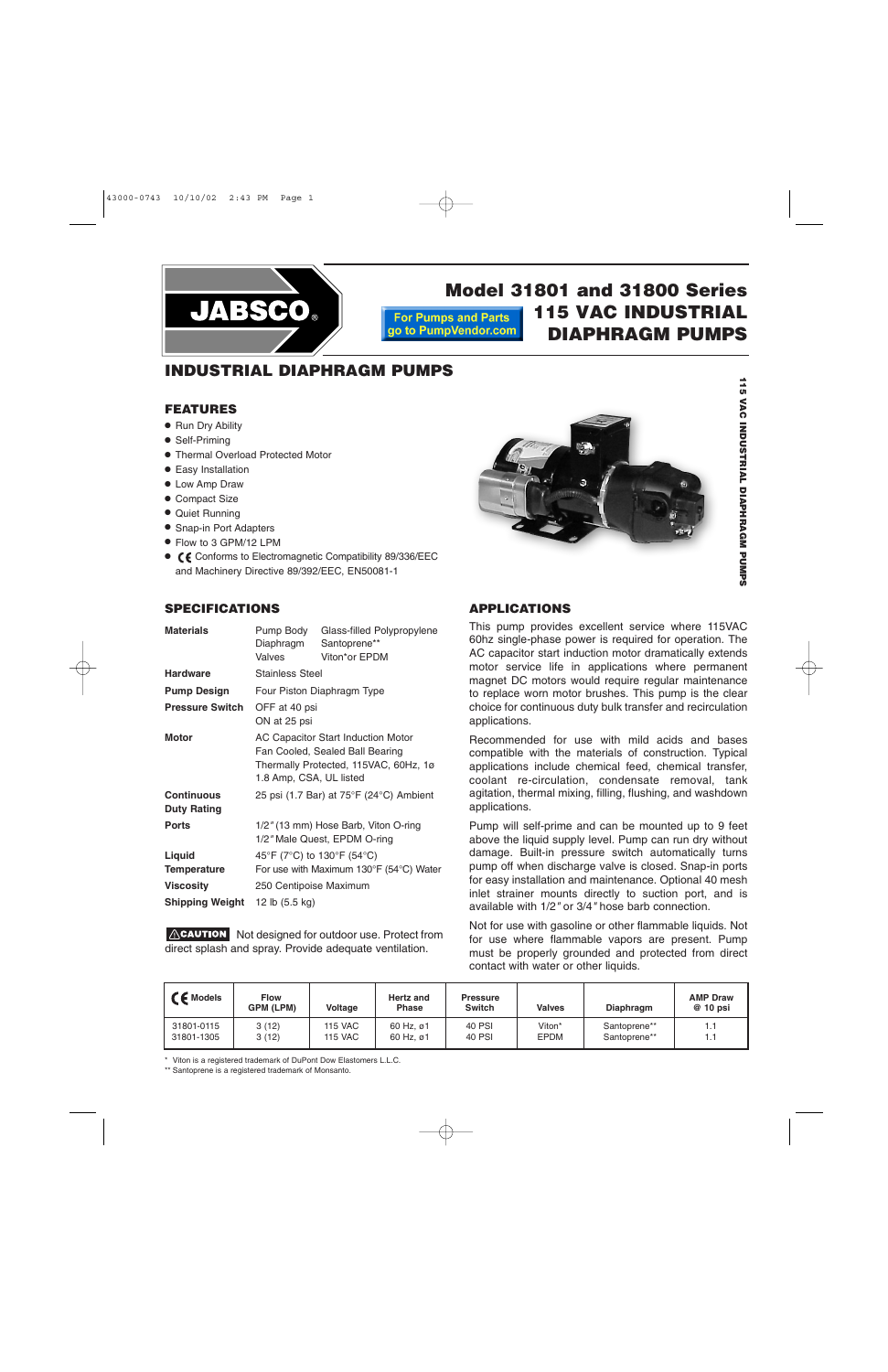# **OPERATING INSTRUCTIONS**



**Explosion hazard. Do not pump gasoline or other flammable liquids. To do so can cause an explosion resulting in injury or death.**

**! WARNING Fire hazard. Wiring must comply with applicable electrical standards and include a properly sized fuse or circuit breaker. Improper wiring can cause a fire resulting in injury or death.**

- **1. MOUNTING** JABSCO diaphragm pumps are selfpriming and may be located in a dry location above or below the fluid supply. To vertically mount these units, it is best to do so with the motor on top. This will prevent fluid dripping on the motor in the event of a leak. Place pump on a solid surface and secure with four mounting screws being careful not to fully compress the rubber grommets which act as shock absorbers.
- **2. PLUMBING** 1/2*"* (13 mm) straight hose barb and 1/2*"* Quest straight port adapters are supplied to fit 1/2*"* inside diameter hose and 1/2*"* nut and ferrule installations. Note that Quest fittings are not designed to fit NPT tapered pipe fittings. Use adapter kit 20381-040J with 1/2*"* male pipe threads for NPT pipe installations. Use 1/2*"* ID hose and 1/2*"* fittings minimum. Use hose clamps to prevent air and liquid leaks. Connecting the pump directly to rigid pipe is not recommended. If rigid pipe is used, install a short piece of flexible hose between the pipe and pumphead to eliminate undue mechanical stress on the port fittings.

Use a 40 mesh strainer to prevent dirt and debris from entering the pumphead. Use inlet strainer 01740-012J for 1/2*"* hose barb connection or 01740-004J for 1/2*"* Quest connection. Periodically clean strainer screen.

- **3. ELECTRICAL CONNECTION Place ON/OFF switch in** OFF position before connecting to wall outlet. Pump must be connected to a properly grounded 3 prong electrical receptacle. Remove power from pump prior to disassemble or maintenance.
- **4. SELF-PRIMING** Pump is self-priming. Vertical dry lift capacity is 9 ft (2.7 m). Be sure suction piping is airtight or pump will not self-prime.
- **5. RUNNING DRY** Pump can run dry indefinitely without damage.
- **6. CHEMICAL COMPATIBILITY** Use with fluids compatible with the materials of construction. Consult factory for Chemical Compatibility Guide. Pump should be flushed with clean water or neutralizing solution after each use to prolong pump life.
- **7. TEMPERATURE** The maximum recommended fluid temperature is 130°F (54°C). Minimum recommended fluid temperature is 45°F (7°C).
- **8. VISCOSITY** The maximum recommended viscosity is 250 centipoise.
- **9. DUTY CYCLE** Motor and pump are designed for continuous operation in a 70°F (21°C) ambient air while pumping against 30 psi (2 bar) discharge pressure. Beyond these parameters an intermittent duty cycle is recommended to maximize pump life. In normal operation, motor case will get hot. Prolonged contact with motor could cause a burn on human skin.
- **10. START-UP AND OPERATION** Check level of fluid in supply tank. Open all valves in system. Switch pump

electrical circuit to ON position. Close discharge valve after flow becomes steady. Pump will shut off soon after closing valve. Pump is now ready for automatic operation. Pump will start when outlet valve is opened and stop when valve is closed. If pump is to be inoperative for a considerable period of time, flush pump with water, turn off electrical circuit to pump, and bleed system pressure by opening discharge valve. Do not allow liquid to freeze inside pumphead. Damage to pump may occur.

### **SERVICE INSTRUCTIONS**

#### **PUMP DISASSEMBLY**

- 1. Remove power from pump. Open discharge valve to relieve system pressure.
- 2. Push port clips back and disconnect plumbing from pump.
- 3. Remove the four (4) pumphead screws.
- 4. Rotate pumphead until cam/bearing set screw is visible through drain notch.
- 5. Loosen cam/bearing set screw and slide pump off motor shaft.
- 6. Separate upper housing, lower housing, and check valve assembly as required.

#### **PUMP ASSEMBLY**

- 1. Install new outer piston in lower housing with piston tops pointing away from motor.
- 2. Install new diaphragm in lower housing with the molded O-ring seals facing away from motor.
- 3. Insert each inner piston through the diaphragm into outer piston.
- 4. Turn each piston until fully seated.
- 5. Secure cam/bearing assembly to outer pistons using 18 inch pounds (2.0 Nm) of torque.
- 6. Slide lower housing on motor shaft. Align set screw with motor shaft indentation.
- 7. Set screw MUST be positioned over shaft indentation and secured tightly.
- 8. Check that ferrules are installed in upper housing and O-ring is properly seated.
- 9. Install check valve assembly in upper housing and fit upper and lower housings together.
- 10. Align pumphead with motor and tighten four (4) screws evenly using 25 inch pounds (2.8 Nm) of torque.

**ACAUTION** To reduce risk of shock, pull plug before servicing.

ACAUTION To reduce risk of electric shock, connect only to a properly grounded, grounded-type receptacle.

ACAUTION Pumps have thermal overload protected motors. The motor will automatically shut off if temperature rises due to an overload condition. If the motor shuts off in this manner, turn pump off. Restart pump after motor cools. If pump is not manually turned off after thermal shutdown, pump may turn on unexpectedly when motor cools.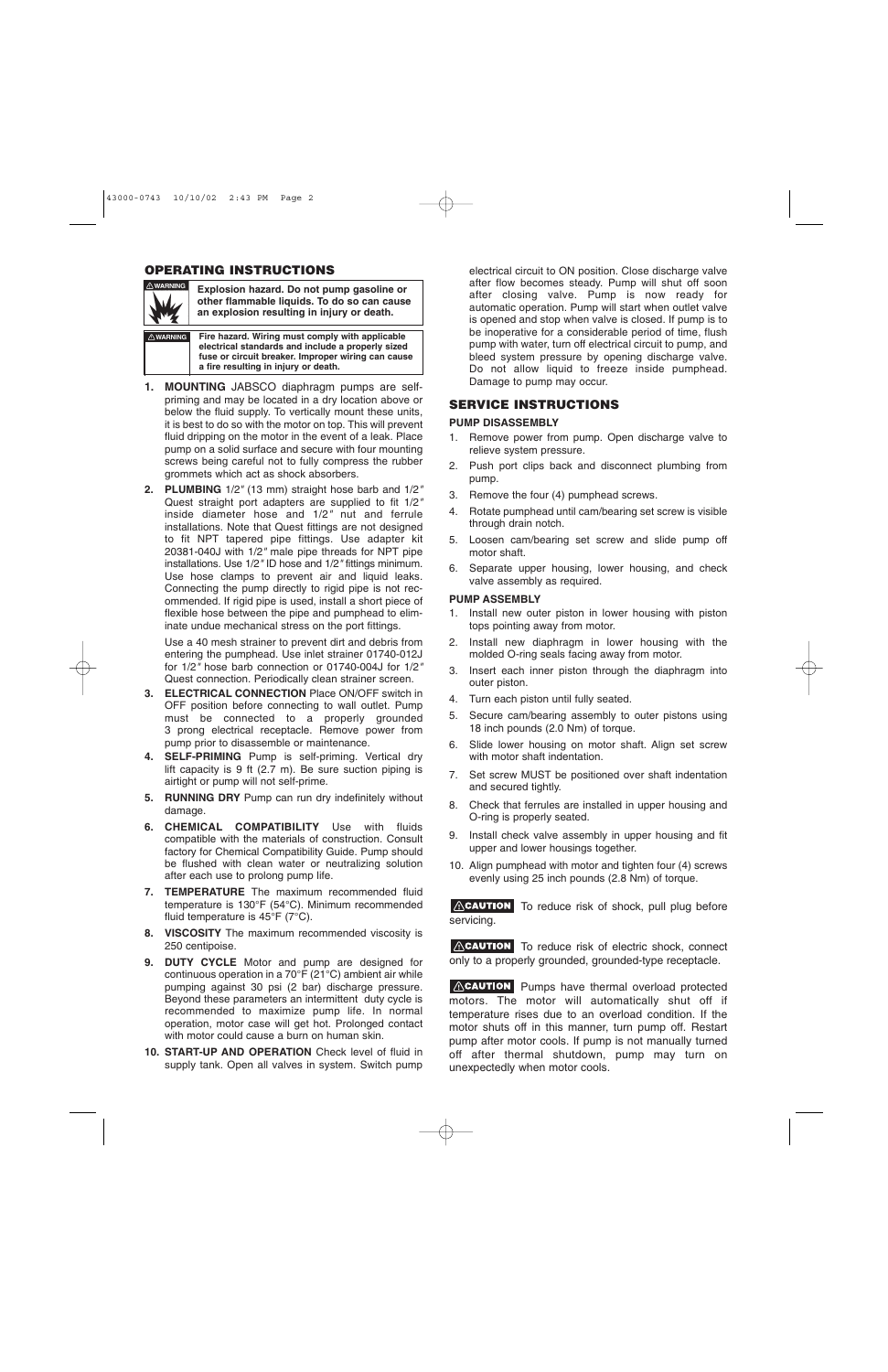#### **SWITCH REPLACEMENT**

- 1. Remove power from pump. Relieve system pressure. Disconnect inlet and outlet hoses.
- 2. Remove pressure switch cover and disconnect power leads from switch.
- 3. Remove switch and switch diaphragm from pump by removing two (2) switch mounting screws.
- 4. Replace switch diaphragm and switch. Reassemble in reverse order.
- 5. Do not over tighten switch mounting screws.







#### **PARTS LIST**

| Model      | Upper<br>Housing Kit | $\left( 2\right)$<br>Check<br>Valve Kit | $\left(3\right)$<br>Diaphragm<br>Kit | $\left( 4\right)$<br>Cam/Bearing<br>Kit | (5)<br>Motor<br>Kit | $\circledS$<br>Pressure<br>Switch Kit |
|------------|----------------------|-----------------------------------------|--------------------------------------|-----------------------------------------|---------------------|---------------------------------------|
| 31801-0115 | 18910-4007           | 18911-7020                              | 18912-3040                           | 18913-0003                              | 18919-2125          | 18916-0118                            |
| 31801-1305 | 18910-4007           | 18911-7030                              | 18912-3040                           | 18913-0003                              | 18919-2125          | 18916-0118                            |

Bearing cover  $(9)$  not included in diaphragm Kit  $(3)$